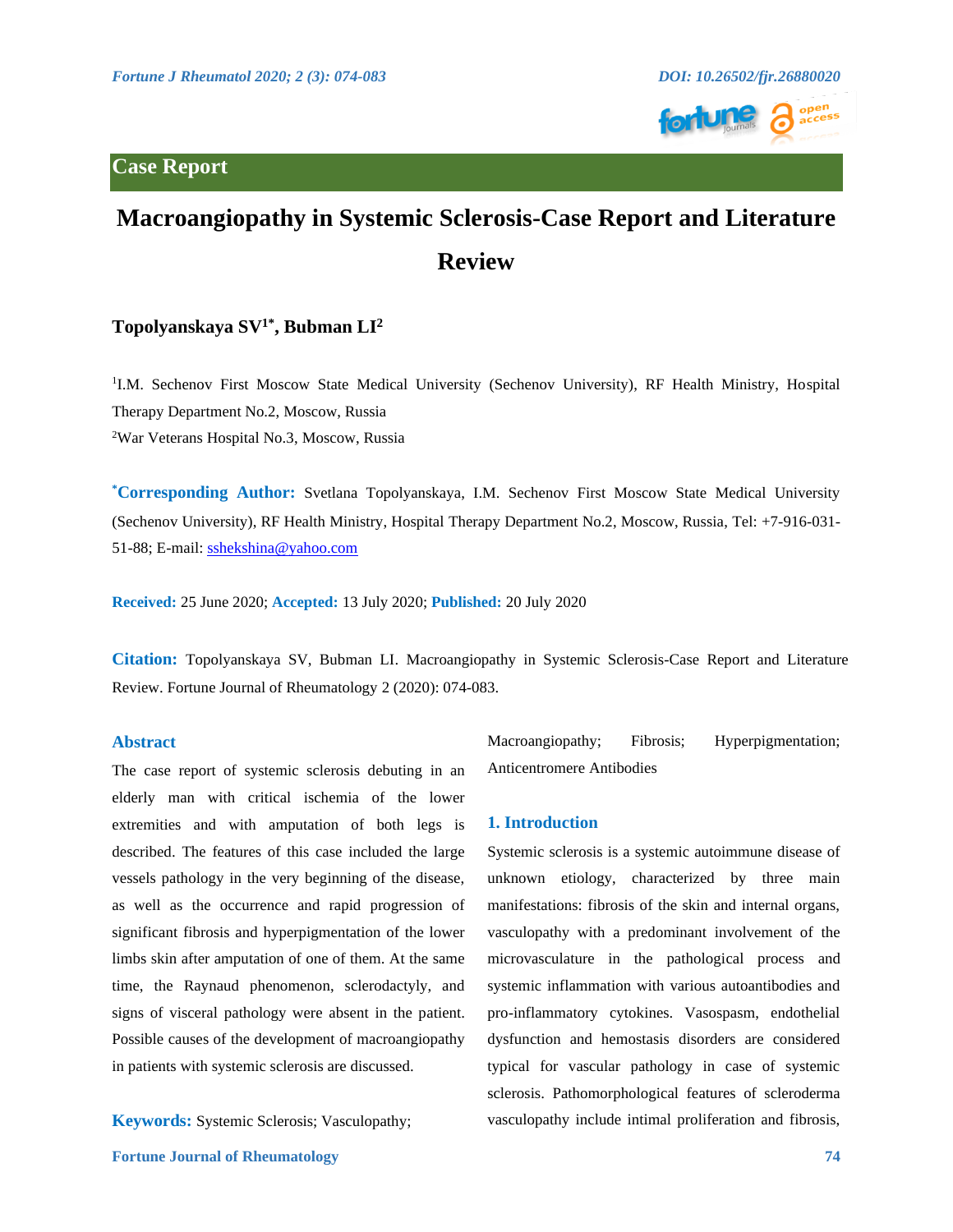along with thickening and fibrosis of the media of small arteries. Raynaud's phenomenon and digital ischemia of limbs are considered as classical manifestations of systemic sclerosis. According to some authors, scleroderma vasculopathy caused by complex interactions of various pathological processes, including autoimmune attacks, violation of compensatory vasculogenesis and angiogenesis, endothelial-tomesenchymal transition, endothelial dysfunction and coagulation disorder/fibrinolysis system [1]. In severe cases of the disease, vasculitis and thrombosis of small arteries can develop, which can cause occlusion of digital arteries. Different types of vasculopathy in systemic sclerosis often contribute to the formation of digital ulcers and gangrene, ultimately leading to amputation of the fingers of the upper or lower extremities. However, the disorder of larger vessels, the more so leading to high amputation of the limbs, is described extremely rarely with systemic sclerosis.

In the case report we presented, systemic sclerosis debuted in a patient with clinical manifestations of critical ischemia of the lower extremities, which resulted in high amputation of them.

#### **2. Case Report**

Patient K, 64 years, hospitalized with complaints of long-term non-healing wounds after amputations of the 3rd and 5th fingers of the left hand, trophic ulcers of the left leg, hyperpigmentation and a noticeable tightening of the skin of the left lower limb and the anterior abdominal wall.

#### **2.1 The history of this disease**

He considers himself ill for the past 1.5 years. The disease onset with the appearance of an acute pain in his right leg. The pain syndrome was regarded as a low back pain. In a blood test, normochromic normocytic anemia, thrombocytosis and an elevation of ESR up to 45 mm/h were detected; these laboratory changes persisted throughout the follow-up. The severity of the pain syndrome gradually increased; against this background, edema and "blackening" of the fingers of the right foot arose with the subsequent development of dry gangrene of I-II fingers. In the next 10 months, the patient was hospitalized (up to 8 times) with a diagnosis of "Obliterating atherosclerosis of the lower extremities". However, the effect of the medication therapy was not observed, the manifestations of critical ischemia of the lower limb progressed.

When describing the results of angiography, attention was drawn to the occlusion of the posterior and anterior tibial arteries, along with significant vasospasm of the arteries of the legs; there were no signs of larger arteries disorders (from the iliac to the popliteal). The angioplasty of the posterior tibial artery was performed; due to technical difficulties, angioplasty of the anterior tibial artery was not possible. Despite surgical treatment, the patient's condition continued to deteriorate, signs of critical ischemia of the right lower limb increased; pain and trophic disturbances appeared in the fingers of the left hand. During the next inpatient treatment, in addition to chronic occlusion of the right posterior and anterior tibial arteries, occlusion of the left radial and ulnar arteries was revealed. According to the results of a skin biopsy of the gluteal region significant derma fibrosis was found, but this finding was not reflected in the clinical management. In connection with increasing ischemia of the fingers and the lower limb, the amputation of the right leg was performed at the level of the middle third of the thigh, and the III and V fingers of the left hand were amputated.

After the operation, hyperpigmentation and tightening of the skin of the left lower limb appeared, with a gradual spread of these changes from the back surface of the left foot to the upper third of the thigh and with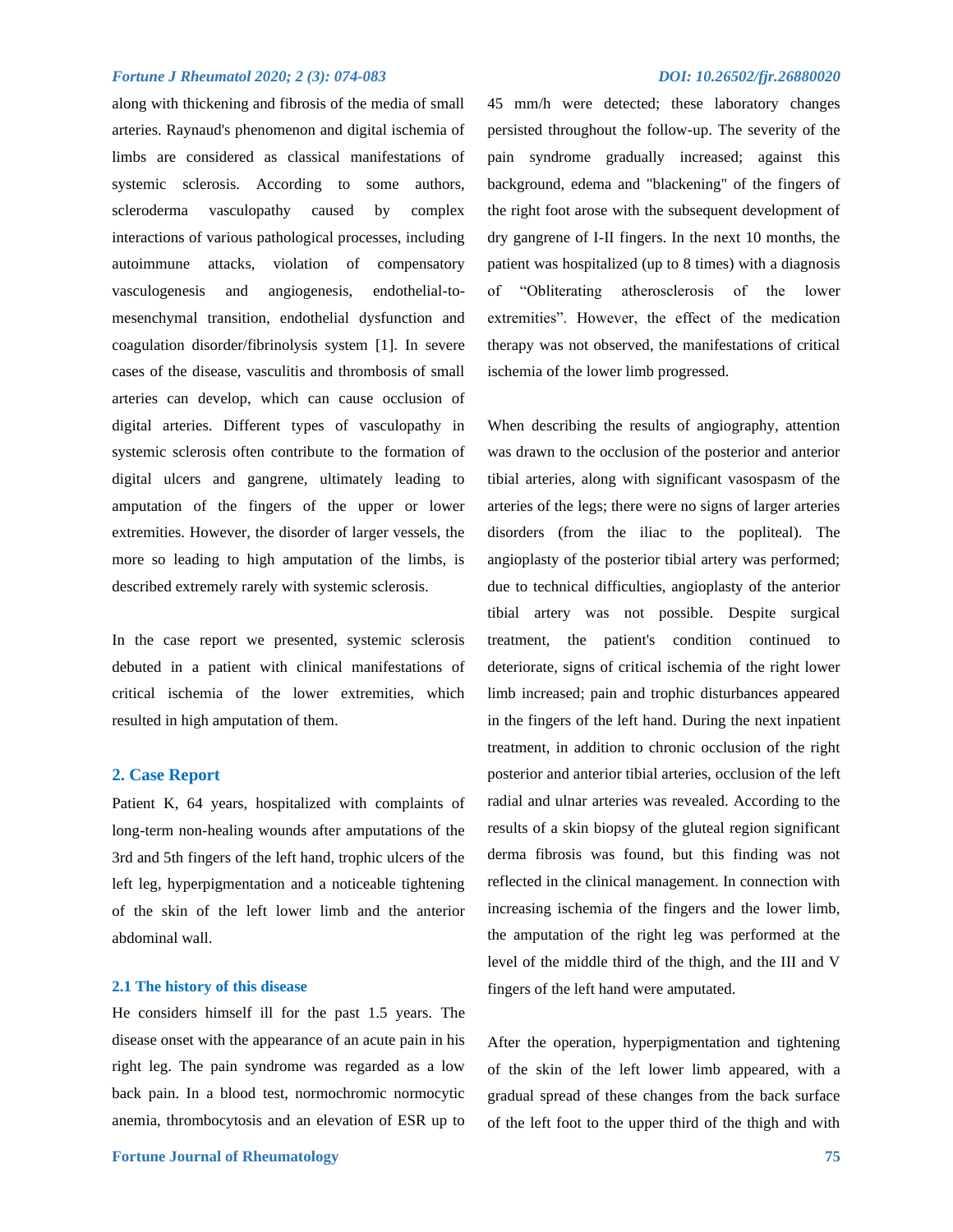the subsequent transition to the anterior abdominal wall and stump of the right thigh. In connection with the significant skin induration, the patient felt an extremely unpleasant sensation of "tightening" and difficulty in the range of movements in the intact lower limb. Hyperpigmentation and tightening of the skin on the extensor surface of the left forearm (where the ulnar and radial artery occlusion was detected and the fingers were amputated) joined these disorders. Long-term nonhealing wounds of the stumps of the III and V hand fingers were persisted, which was accompanied by intense pain. Trophic ulcers appeared in the projection of the ulnar processes and trophic ulcers on the left lower leg and foot. In connection with the above changes, the patient was admitted to the hospital.

#### **2.2 Upon admission to the hospital**

Skin and visible mucous membranes are pale. Hyperpigmentation of the skin of the left lower limb, stump of the right thigh, anterior abdominal wall and extensor surface of the left forearm. Significant induration of the skin and subcutaneous tissue of the left lower limb and anterior abdominal wall. The inability to collect a skin fold in these areas (Figure 1). The skin on the hands and face is without features. Raynaud's syndrome is not. Internal organs-without significant features. Hypotrophy of the muscles of the left forearm and hand. In the projection of the ulnar processes, there are  $1 \times 1$  cm trophic ulcers filled with granulations and fibrin, with serous-purulent discharge, without perifocal inflammation. The stumps of the third and fifth fingers of the left hand are vicious, with protruding bone phalanges of gray color, in the absence of detachable and perifocal inflammation. In the lower third of the left leg, a  $2 \times 1$  cm trophic ulcer performed with whitish granulations, with fibrin deposits and serous discharge, but without perifocal inflammation. On the inner surface of the lower leg, at the border of its upper and middle third, a  $1 \times 1$  cm trophic ulcer, with callous, raised edges, with flaccid whitish granulations, with serous discharge, but without perifocal inflammation (Figure 2).

In blood tests: ESR - 35 m/h, hemoglobin - 88 g/l, platelets -  $434x10<sup>9</sup>/l$ ; C-reactive protein - 24 mg/l; in a biochemistry - without clinically significant pathology. The study of limbs vessels (duplex scanning with color Doppler mapping) revealed occlusion of the left radial artery and the distal segment of the both ulnar arteries was detected; hemodynamically significant lesions of both iliac arteries, as well as arteries of the left lower limb (femoral, popliteal, anterior and posterior tibial) were not detected. The ankle-brachial index is 1.14 (normal). Mild atherosclerosis of extracranial vessels without signs of hemodynamically significant stenosis was found. When instrumental examination of internal organs - without features.

# **2.3 The results of a histological examination of a fragment of the skin, subcutaneous tissue and muscle-fascial flap of the anterior abdominal wall**

Derma thickened. The epidermis has the usual structure, small papillae, in some places vacuole dystrophy, parts of basal and spine-shaped epithelial cells are found. Collagen fibers of the papillary dermis are densified. The content of cellular elements (fibroblasts, macrophages, lymphocytes and mast cells) does not go beyond the norm. An elevated content of hemosiderophages is noted. Especially significant changes is registered in the reticular layer of the dermis. Collagen bundles are swollen, tightly connected to each other. In the papillary and reticular layers, moderate perivascular lymphohistiocytic infiltration is visible (Figure 3a). In the reticular layer of the dermis, extensive areas of hyalinosis are visible, which is characterized by the fusion of collagen bundles, a decrease in the number of fibroblasts and dystrophic changes in the remaining cells (Figure 3b). Under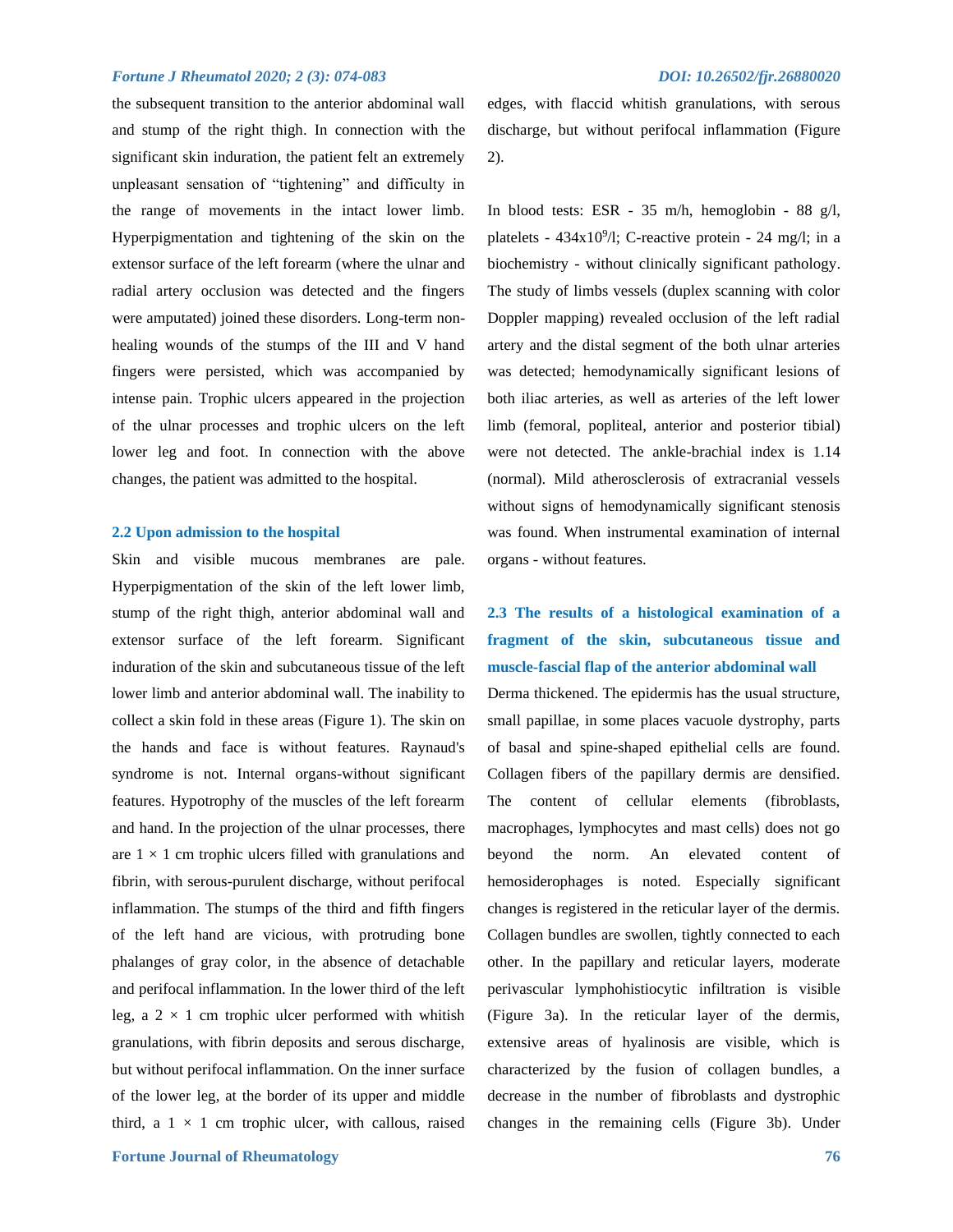polarization microscopy, birefringence (anisotropy) of only part of the bundles of collagen fibers is observed, which indicates conformational changes in collagen (Figure 3c). Phase-contrast microscopy in the reticular layer of the dermis, including in the foci of hyalinosis, reveals the fibrillarity of collagen bundles (Figure 3d). Fascia and connective tissue septa are sclerotic and hyaline. There are no inflammatory infiltrates. Conclusion: the described morphological changes are characteristic of the scleroderma process.

#### **2.4 The results of an immunological blood test**

A marked increase in anticentromere antibodies in the blood serum (more than 300 units/ml, with a norm of 0- 10 units/ml), antibodies to Scl-70-0.1 units/ml (normal). Taking into account the examination data, the results of immunological blood test and the skin histopathological examination, the patient was diagnosed with "Systemic sclerosis". Taking into account macroangiopathy, which is atypical for systemic sclerosis, multiple occlusive lesions of medium and small caliber arteries, the patient's male gender and long-term active smoking experience, it was suggested that the patient has two rare diseases in the form of systemic sclerosis and thromboangiitis obliterans. However, given the disease onset in old age, the absence of obvious signs of productive or necrotizing vasculitis and thrombotic occlusion of the vessels (with a triple morphological study), the intactness of the venous vascular bed, the diagnosis of concomitant thromboangiitis obliterans is very doubtful.

In the following months, despite immunosuppressive and vascular therapy, progression of ischemic changes in the remaining lower limb was noted, and therefore, the left lower limb was amputated at the middle third of the thigh. After discharge, ischemic changes on the right hand began to progress. Subsequently, the vicious right thigh stump was formed, so this stump was reamputated. In the postoperative period, signs of disorganization of mental activity were observed, lack of movements in the left arm and speech disorders were also noted. However, when performing multi-spiral computed tomography of the brain, no convincing signs of a stroke were found. Subsequently, multiple organ failure progressed, due to which the patient died.

According to the autopsy results, scleroderma lesions of the skin and blood vessels were confirmed, and symmetric ischemic infarctions were detected in the subcortical nuclei of both cerebral hemispheres. Vascular pathology in the brain was mixed-a combination of scleroderma vasculopathy and atherosclerotic lesions, but without hemodynamically significant stenosis (max-20%) of the brain arteries (Figure 4).



**Figure 1:** Skin fold on the front of the thigh and hand.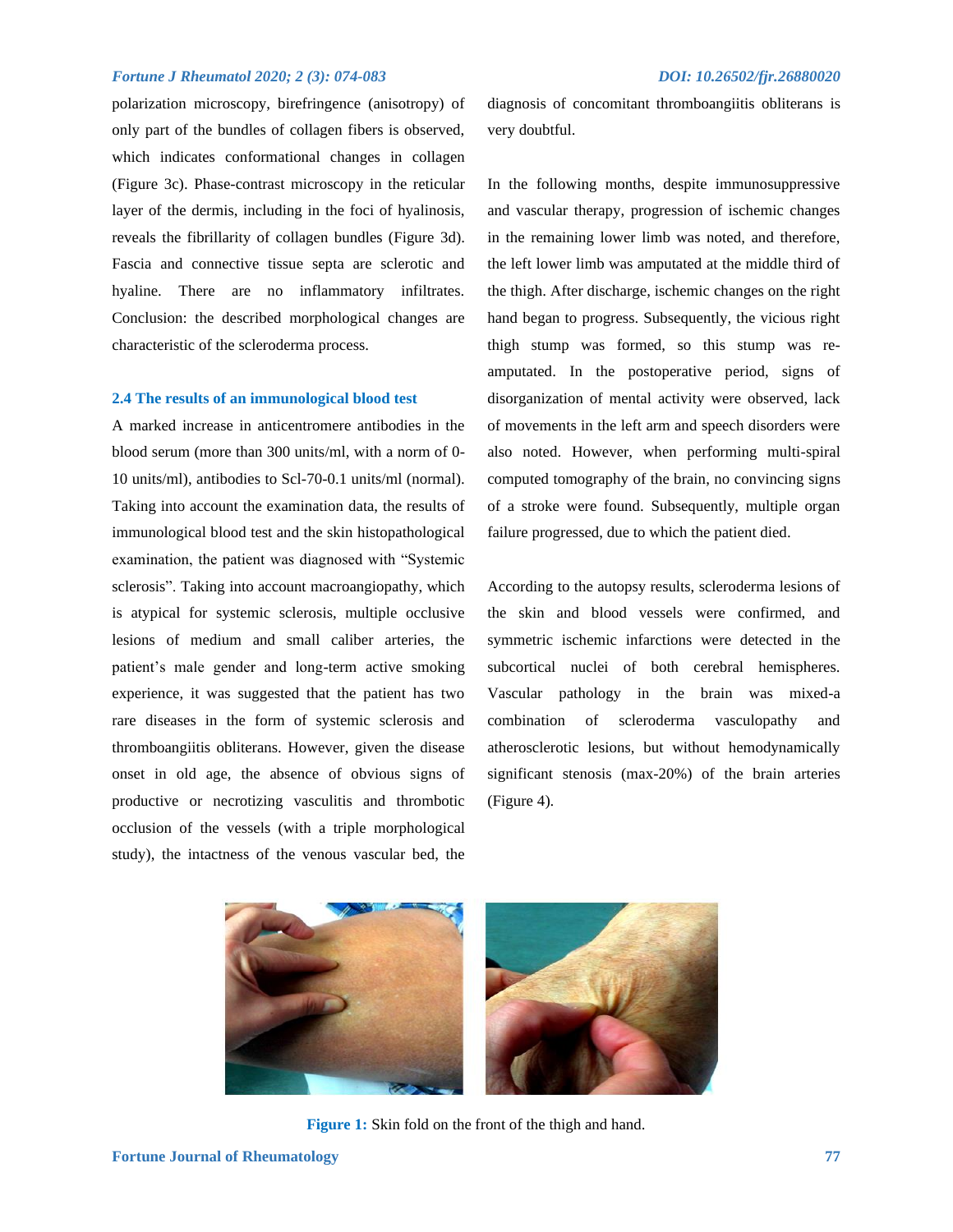

**Figure 2:** Trophic ulcer on the left leg in combination with skin changes.



**Figure 3: Morphological features of the skin in biopsy specimens** (a) compaction and sclerosis of the reticular dermis, mild lymphohistiocytic perivascular infiltrates; stained with hematoxylin and eosin, x100; (b) a large area of hyalinosis in the reticular layer of the dermis, fusion of collagen bundles, degeneration and necrosis of fibroblasts; stained with hematoxylin and eosin, x100; (c) polarization microscopy of collagen structures in the area of hyalinosis, x100; (d) phase contrast microscopy of the hyalinosis site, revealing the fibrillarity of collagen bundles; x100.



**Figure 4:** Brain vascular pathology (autopsy findings).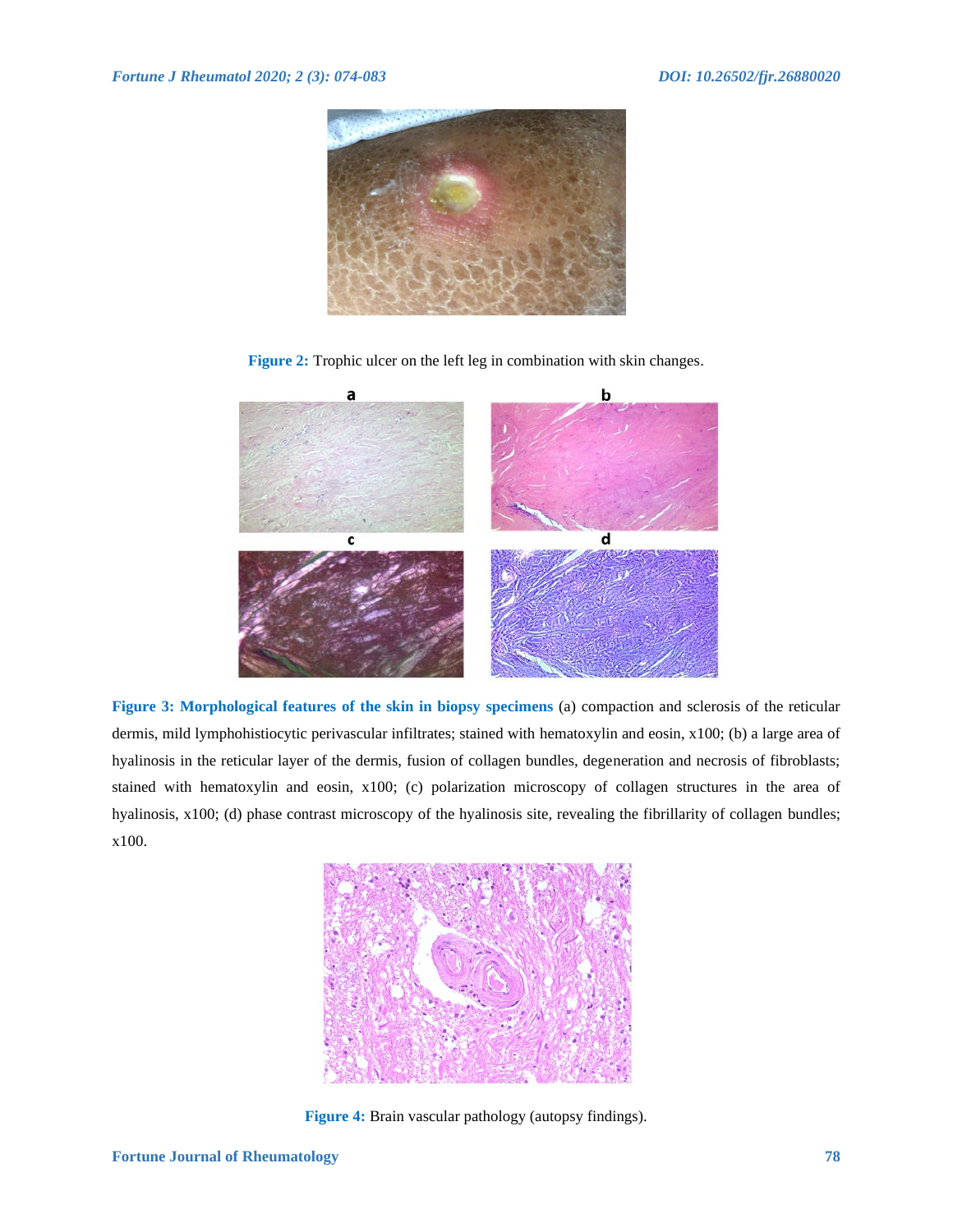#### **3. Discussion**

In systemic sclerosis, the involvement of large peripheral arteries in the pathological process, in contrast to the classic lesion of small digital vessels, is considered a casuistic rarity. However, in recent years, more and more often in the world literature, descriptions of cases or a series of cases of systemic sclerosis accompanied by macroangiopathy are published [2-5]. A number of studies have shown a significant increase in the risk of the formation of pathological changes in large vessels in case of systemic sclerosis, as compared with the general population [2, 6, 7]. Involvement of large vessels in the pathological process in systemic sclerosis can be due to both the sclerosis process itself and the concomitant atherosclerotic lesion, the risk of developing which in patients with scleroderma is slightly increased compared with the general population, although these data are quite contradictory [2, 8]. The coexistence of macro- and microangiopathy in systemic sclerosis significantly increases the risk of developing critical limb ischemia and the likelihood of subsequent amputation. According to the literature, in most patients with systemic sclerosis with the development of critical limb ischemia, there was a lesion of not only small, but also larger limb arteries, as in our observation.

In systemic sclerosis, the most common lesion is the tibial arteries and arteries of the forearm [9-11], as well as in our patient. So, in a recent study pathology of the forearm arteries were detected in 20% of patients with systemic sclerosis [12]. It should be noted that in this study no correlation was found between microvascular and macrovascular disorders, suggesting that different pathogenetic mechanisms can act in different vessels size [12]. In the pathological process with scleroderma, the ulnar artery is mainly involved (a significant bilateral occlusion of which was also found in our patient), although an exhaustive explanation for this fact could not be found [11]. In addition, in the case described by us, there was a lesion of the third and fifth fingers of the left hand followed by amputation, which is consistent with data from other authors, indicating frequent damage to the second and fifth finger arteries of the hand, along with the ulnar artery [3]. Unlike the data of other authors who observed damage to the ulnar and lower leg arteries many years after the onset of scleroderma, our patient suffered vascular damage with the development of critical ischemia in the onset of the disease and only then typical skin manifestations of scleroderma occurred [11].

Critical limb ischemia is a rare but dangerous complication of systemic sclerosis [13]. Descriptions of cases of critical limb ischemia in patients with systemic sclerosis are few [6, 9, 10, 14, 15]. It is significant that most of the described patients have been diagnosed with a limited form of systemic sclerosis [6, 14, 16].

The relationship between vascular pathology (up to the development of critical limb ischemia) and anticentromere antibodies found in a number of studies is quite interesting [9, 13]. It has been shown, for example, that in patients with systemic sclerosis, the presence of anticentromere antibodies is associated with the development of critical ischemia and amputation of fingers, along with an increased risk of developing occlusive lesion of large vessels. It is suggested that anticentromere antibodies can serve as one of the pathogenetic mechanisms of the development of vascular pathology in case of systemic sclerosis, including macroangiopathy [7, 9, 17, 18].

According to individual authors, it is anticentromere antibodies (in combination with an older age, smoking, and a limited form of scleroderma) that are largely responsible for the development of macroangiopathy in systemic sclerosis [17, 18]. Observations by Japanese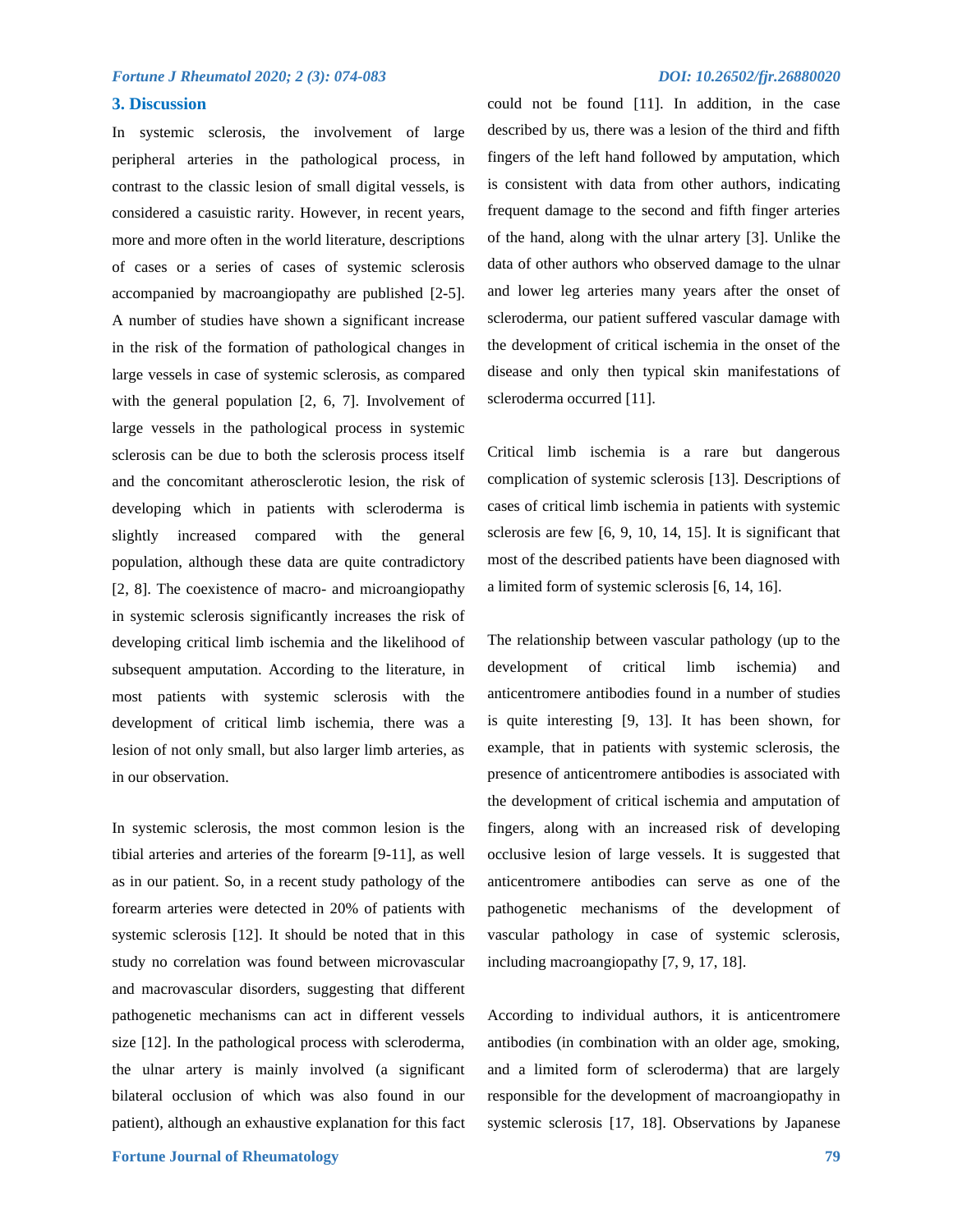authors suggest that gangrene of the limbs can develop with the presence of positive anticentromere antibodies even against the background of a complete absence of dermatofibrosis or with a minimal degree of its severity [18]. In the same series of cases, no visceral manifestations of systemic sclerosis were found [18].

Our data are completely consistent with the results of the above studies: in the described patient with a limited form of scleroderma, the content of anticentromere antibodies was extremely high (more than 300 IU/ml), while the level of antibodies to Scl-70 was within the normal range. In addition, in the course of numerous examinations, our patient did not reveal any visceral signs of systemic sclerosis.

Unfortunately, in cases of critical ischemia, there are frequent cases of limb amputation, as well as unsuccessful surgical treatment of this severe complication [6, 9, 10, 14, 15]. Revascularization in patients with systemic sclerosis is associated with a number of difficulties. In the pathological process with scleroderma, small arteries are primarily involved; therefore, revascularization of large vessels is not able to ensure the complete restoration of sufficient blood flow in ischemic tissues. In addition, scleroderma is characterized by severe vasospasm, hyperplasia, and thickening of the vascular intima, including at the sites of anastomosis and below, which causes shunt failure after the operation [9].

A similar situation was noted in our patient. During angiography, he showed a significant vasospasm with thrombotic changes in the arteries of the lower leg, due to which the attempt to recanalize one of the lower leg arteries was initially unsuccessful, and critical ischemia of the right lower limb progressed in the postoperative period. It has been shown that with systemic sclerosis, there is a higher risk of thrombotic and thromboembolic

complications. The plasma levels of different hemostasis-related markers (such as D-dimer, von Willebrand factor, fibrinogen) were significantly elevated in patients with scleroderma compared to healthy participants [19].

The development of macroangiopathy in systemic sclerosis may be based on a number of factors and, first of all, systemic inflammation, persistent vasospasm of small vessels, endothelial dysfunction, increased levels of lipoprotein A and oxidized low-density lipoproteins [3, 8]. A number of studies in patients with scleroderma have been demonstrated correlation between the progression of pathological changes in the microvasculature vessels and the involvement of larger vessels in the pathological process [5]. The microvasculature vessels pathology precedes, as a rule, the development of macroangiopathy [8].

An important feature of the described case is the development of macronagiopathy and critical limb ischemia, which entailed amputation, before the appearance of typical manifestations of scleroderma. This is consistent with the concept of Matucci-Cerinic M. et al. according to which the initial changes in scleroderma occur precisely in the vascular bed [5]. The result of vasculopathy is ischemic and reperfusion tissue damage, along with the release of a significant number of growth factors and tissue hypoxia. All this taken together determines the development of progressive tissue fibrosis. It is significant that not only vascular pathology leads to fibrosis and organ failure, but vasculopathy itself is partially caused by progressive fibrosis with a subsequent decrease in vascular lumen [5].

An important role in systemic sclerosis, especially in the development of vasculopathy, is played by endothelin (a powerful vasoconstrictor released from endothelial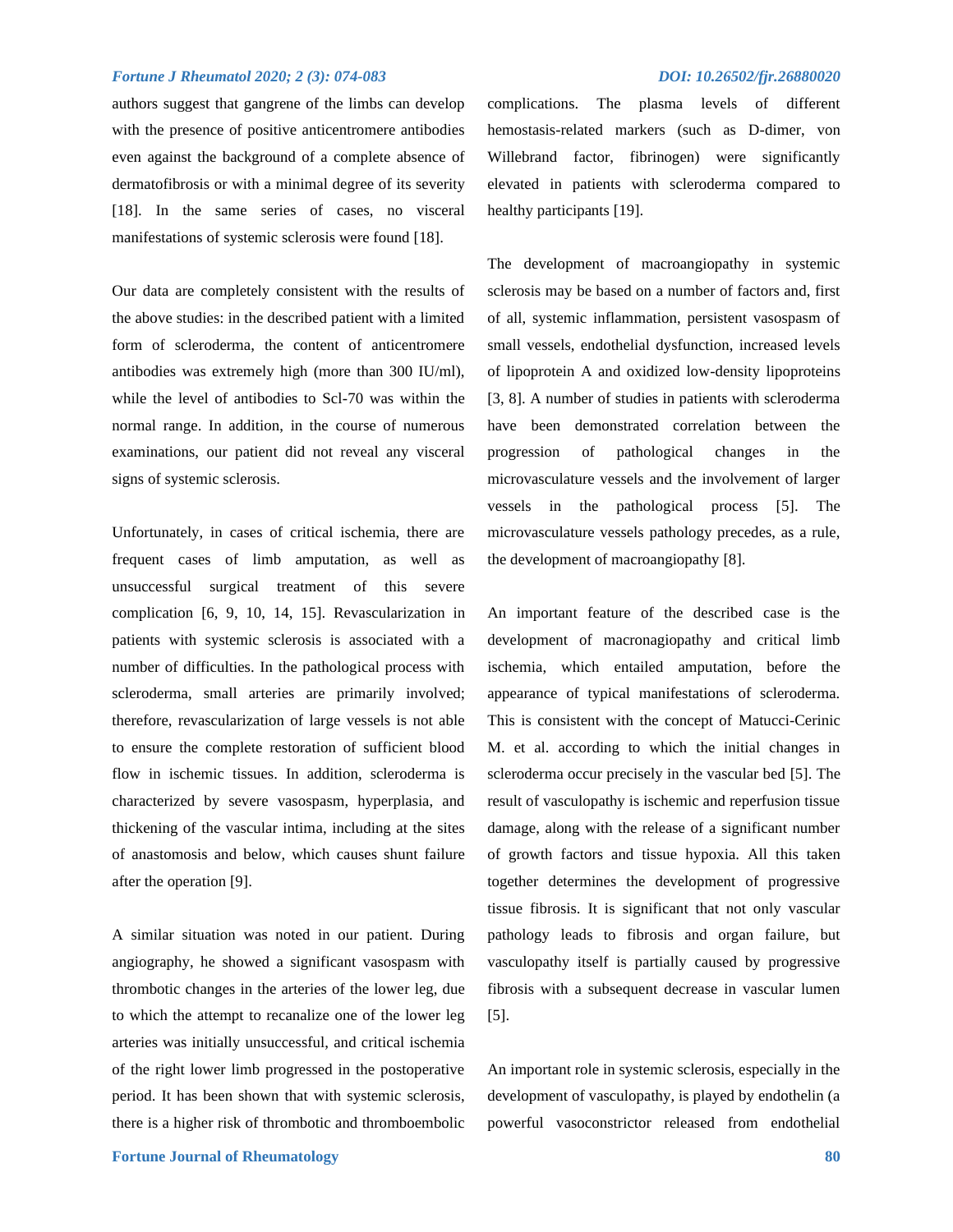cells), the content of which in patients with scleroderma is markedly increased. It is no accident that it is endothelin receptor antagonists that currently occupy one of the leading positions in the treatment of this disease. According to experimental data, endothelin is not only a powerful vasoconstrictor, but also a biologically active agent involved in the development of skin hyperpigmentation in patients with scleroderma. It is shown, for example, an increase in the synthesis of endothelin-1 by skin keratinocytes, along with a significant correlation between hyperproduction of endothelin-1 keratinocytes and the severity of hyperpigmentation of the skin, which may be due to the melanogenic potential of endothelin-1 [20]. In connection with these data, the concept of a possible correlation between the significant hyperpigmentation present in our patient and severe vasculopathy mediated by endothelin-1 is acceptable. However, it was not possible to determine the content of endothelin-1 in our patient.

General population factors such as smoking, diabetes mellitus or dyslipidemia can become additional risk factors for the development of macroangiopathy in systemic sclerosis [8]. In addition, endothelial dysfunction associated with scleroderma contributes to the onset and progression of atherosclerotic vascular lesions [8]. Thus, the close relationship between traditional risk factors for cardiovascular diseases, on the one hand, and inflammatory and autoimmune disorders, on the other, can contribute to the formation and progression of macroangiopathy in some cases of systemic sclerosis [8].

In the case described by us, traditional factors for the development of atherosclerosis are noted - age, gender and smoking. In addition, smoking can also act as an additional risk factor for the development of macroangiopathy with critical limb ischemia due to the

scleroderma process [13, 14]. The effect of this risk factor cannot be excluded in our patient; his smoker index is more than 50 packs/year. However, with multiple studies of the vessels revealed only mild atherosclerotic changes in extracranial and intracranial vessels and the aorta, the complete intactness of such characteristic for atherosclerotic vascular lesions as the iliac and femoral arteries. At the same time, occlusion of the arteries of the forearm (which is not typical for the atherosclerotic process) and lower legs was noted, which to a greater extent suggests the pathology of the vessels caused precisely by scleroderma.

Along with this, autopsy results indicated multiple ischemic strokes with bilateral brain damage. It is noteworthy that changes in the intracranial arteries were of a mixed nature-both scleroderma and atherosclerotic. It should be noted that there is very little data regarding stroke in patients with scleroderma. Data of the only meta-analysis investigated the results of four retrospective studies demonstrated a statistically significant increase ischemic stroke risk among patients with systemic sclerosis [21]. However, the exact relationships between ischemic strokes and systemic sclerosis are still not completely clear.

#### **4. Conclusion**

Thus, an important feature of this clinical case is the onset of systemic sclerosis in the form of clinical manifestations of macroangiopathy with the development of critical limb ischemia, requiring surgical intervention. Unlike classical limited systemic sclerosis, our patient does not have a typical Raynaud's phenomenon. The first symptoms of skin lesions arose after amputation of the lower limb, and over the next few months there was a rapid progression of induration and hyperpigmentation of the skin. The localization of skin changes was distinguished by its originality: the primary lesion of the skin of the lower extremities and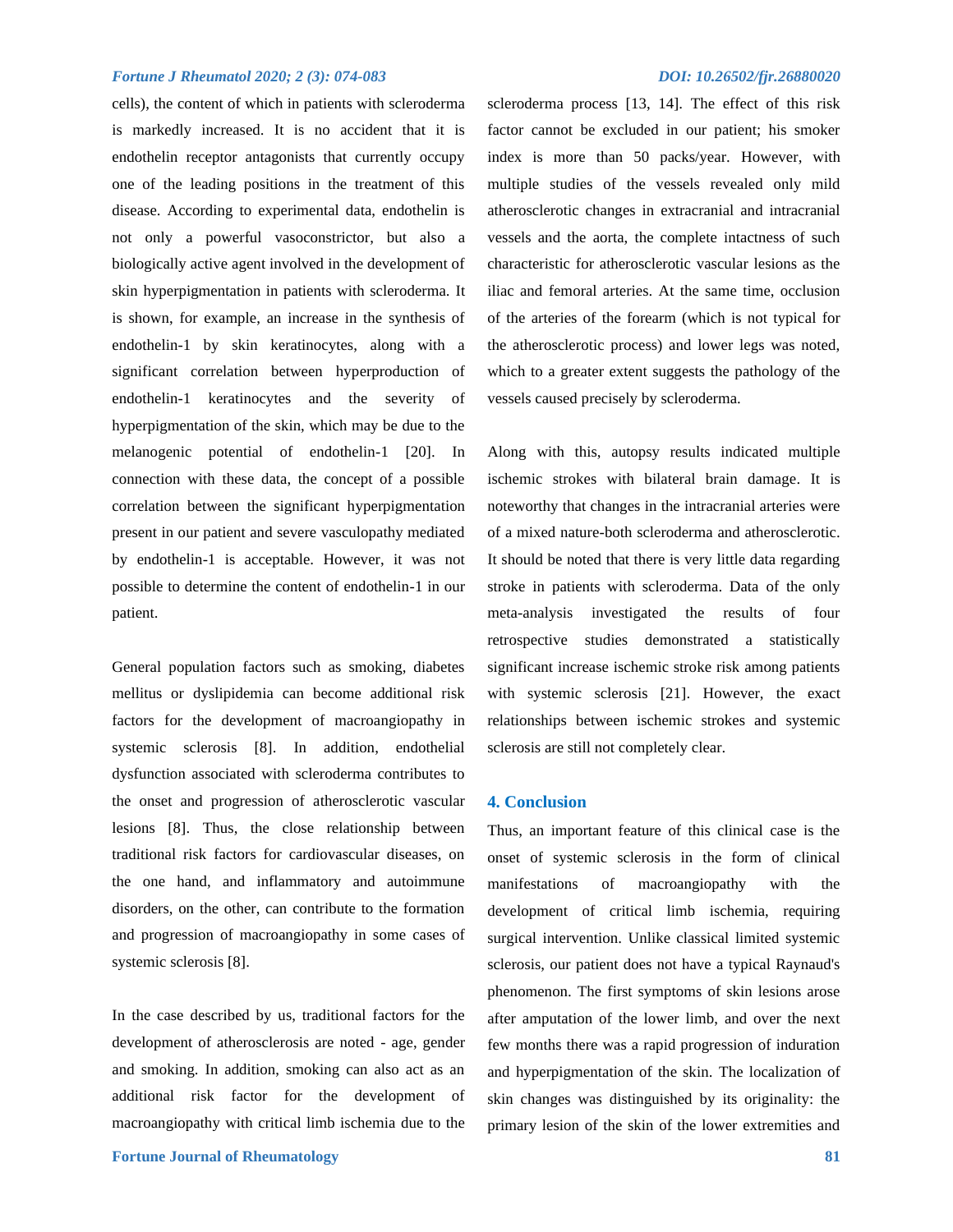the anterior abdominal wall with complete intactness of the skin of the hands. Unlike the classic limited form of systemic sclerosis, where an advanced disease phase is formed on average 5 years after onset, this happened in our patient within a few months. In the presented case report, vascular disorders predominate in the clinical picture of the disease, there is no damage to internal organs and systems, and in the immunological analysis of blood high titers of anticentromere antibodies were detected with normal rates of antibodies to Scl-70, as in other cases of limited systemic sclerosis.

#### **Conflict of Interests**

The authors claim no conflicts of interest.

#### **Acknowledgement**

The authors express their gratitude to the professors Shehter A.B. and Radenska-Lopovok S.G., as well as to the doctor Alekperov R.T. for help in analyzing this case.

#### **References**

- 1. Asano Y, Sato S. Vasculopathy in scleroderma. Semin Immunopathol 37 (2015): 489-500.
- 2. Herrick A. Diagnosis and Management of Scleroderma Peripheral Vascular Disease. Rheum Dis Clin N Am 34 (2008): 89-114.
- 3. Hettema ME, Bootsma H, Kallenberg CGM. Macrovascular disease and atherosclerosis in SSc. Rheumatology 47 (2008): 578-583.
- 4. Ho M, Veale D, Eastmond C, et al. Macrovascular disease and systemic sclerosis. Ann Rheum Dis 59 (2000): 39-43.
- 5. Matucci-Cerinic M, Kahaleh B, Wigley FM. Evidence That Systemic Sclerosis Is a Vascular Disease. Arthritis Rheum 65 (2013): 1953- 1962.
- **Fortune Journal of Rheumatology 82** 6. Youssef P, Brama T, Englert H, et al. Limited scleroderma is associated with increased

prevalence of macrovascular disease. J Rheumatol 22 (1995): 469-472.

- 7. Veale DJ, Collidge TA, Belch JJF. Increased prevalence of symptomatic macrovascular disease in systemic sclerosis. Ann Rheum Dis 54 (1995): 853-855.
- 8. Cannarile F, Valentini V, Mirabelli G, et al. Cardiovascular disease in systemic sclerosis. Ann Transl Med 3 (2015): 8.
- 9. Deguchi J, Shigematsu K, Ota S, et al. Surgical result of critical limb ischemia due to tibial arterial occlusion in patients with systemic scleroderma. J Vasc Surg 49 (2009): 918-923.
- 10. Dorevitch MI, Clemens LE, Webb JB. Lower limb amputation secondary to large vessel involvement in scleroderma. Br J Rheumatol 27 (1988): 403-406.
- 11. Stafford L, Englert H, Gover J, et al. Distribution of macrovascular disease in scleroderma. Ann Rheum Dis 57 (1998): 476- 479.
- 12. Bieber A, Dolnikov K, Chizik V, et al. Microangiopathy and forearm arterial blood flow in systemic sclerosis: a controlled study. Clinical Rheumatol (2020).
- 13. Sharp CA, Akram Q, Hughes M, et al. Differential diagnosis of critical digital ischemia in systemic sclerosis: Report of five cases and review of the literature. Sem Arthr Rheum 46 (2016): 209-216.
- 14. Reidy ME, Steen V, Nicholas JJ. Lower extremity amputation in scleroderma. Arch Phys Med Rehabil 73 (1992): 811-813.
- 15. Dick EA, Aviv R, Francis I, et al. Catheter angiography and angioplasty in patients with scleroderma. Br J Radiol 74 (2001): 1091- 1096.
- 16. Hashimoto T, Satoh T, Yokozeki H. Toe gangrene associated with macroangiopathy in